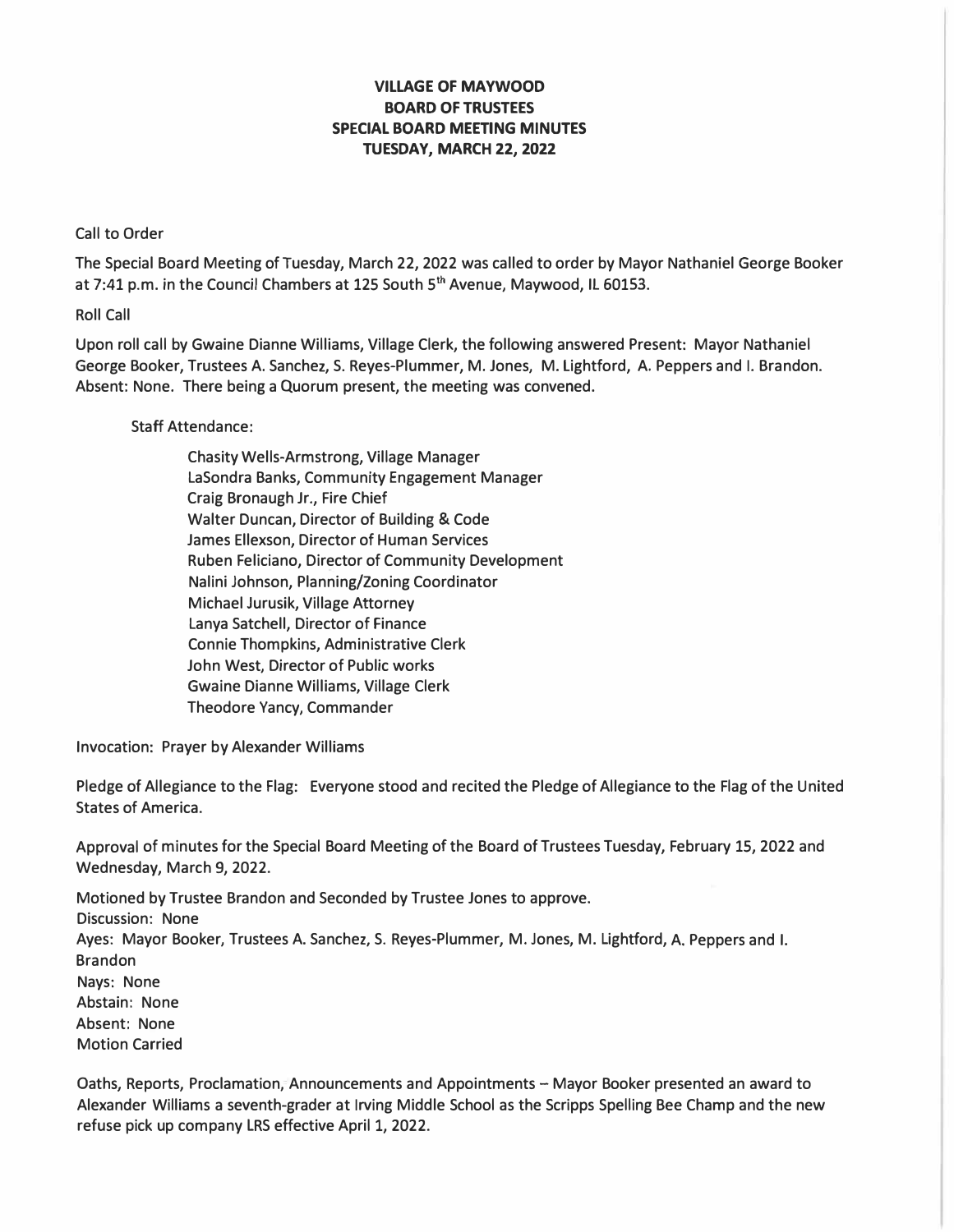**Finance Management Report(s):** 

- **A. Presentation by Lanya Satchell regarding Monthly Financial Report for the month of March 2022 in the amount of \$2,282,079.11. No discussion.**
- **B. Discussion concerning the Village of Maywood Open Invoices March 15, 2022 report in the amount of \$16,692.84. No discussion.**

**Public Comment by: J. Gardner, S. Gibson, L. Redmond, C. Sharp, E. Perkins and G. Clay. Mayor Booker and Manager Wells-Armstrong responded.** 

**Village President Agenda ltem(s): None** 

**Village Manager Agenda ltems(s):** 

**A. Presentation by CS Strategies regarding health insurance premiums. Charles Smith, Sandra Drake and John Hughes gave an overview regarding lower premiums and the new FSA (Flexible Spending Account) Program.** 

**Village Attorney Agenda ltems(s): None** 

## **Omnibus Agenda ltem(s):**

**Motioned by Trustee Jones and seconded by Trustee Reyes-Plummer to approve Omnibus Items A thru I. A. Motion to Approve the Monthly Financial Report for March 2022. B. Motion to Approve Invitation to Join Visit Oak Park as a Partner Community for Fiscal Year 2023 (no cost item} (Template Letter addressed to President & CEO of Visit Oak Park for execution by Mayor Booker, and Letter dated March 1, 2022 from President & CEO of Visit Oak Park to Mayor Booker inviting the Village of Maywood to join Visit Oak Park). C. Ordinance Authorizing Certain Expenditures from the General Fund and the Madison Street/ 5th Avenue Tax Increment Financing Redevelopment Project Area Fund to pay for the Televising and Cleaning of Certain Sewers and Award of Contract to Low Bidder Sewertech, LLC (Project: Televising and Cleaning of Certain Combined Sewers for the 2022 Capital Improvements Project}. D. Ordinance Approving the Official Zoning Map of the Village of Maywood as Incorporated into Section 151.02 (Official Plan) of the Maywood Village Code. E. Resolution Approving and Authorizing the Execution of an Intergovernmental Agreement between the Village of Maywood and the County of Cook, Illinois for the Provision of Environmental Health lnspectional Services (Term: December 1, 2021 to November 30, 2022), with the Agreement attached as Exhibit "A". F. Resolution Approving the Appointment of Village Manager Chasity Wells-Armstrong as Budget Officer for the Village Of Maywood. G. Resolution Authorizing the Approval and Execution of a Memorandum of Understanding (MOU} between the Village of Maywood and the Regional Transportation Authority for Transit-Oriented Development Zoning Code Updates. H. Resolution Authorizing and Approving the Acceptance of a Grant from the Illinois Housing Development Authority's Strong Communities Program. I. Resolution Authorizing and Approving the Execution of the Illinois Housing Development Authority's Termination Agreement for Funding Agreement for Abandoned Residential Property Municipality Relief Program. Ayes: Mayor Booker, Trustees A. Sanchez, S. Reyes-Plummer, M. Jones, M. Lightford, A. Peppers and I. Brandon Nays: None Abstain: None Absent: None Motion Carried**